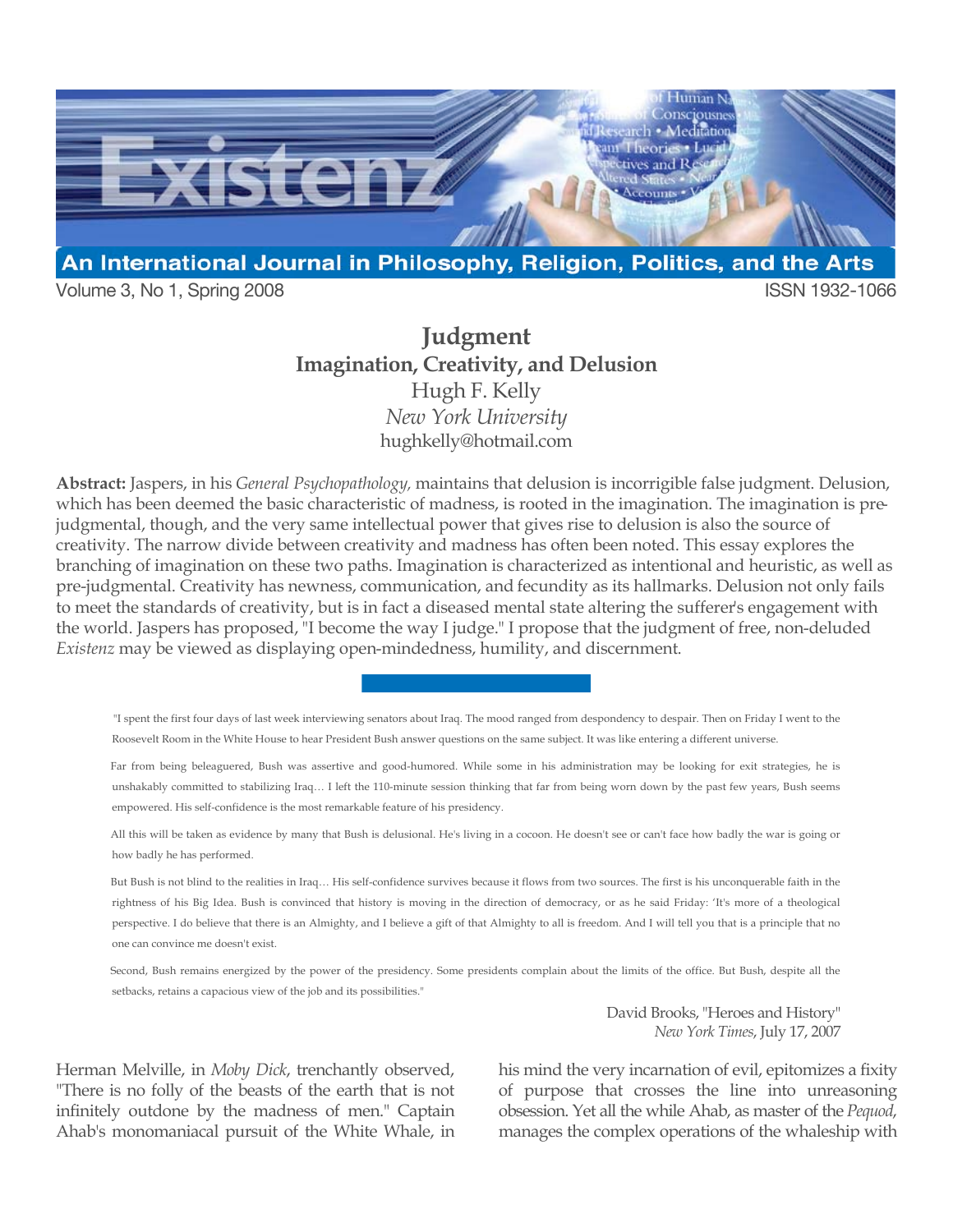consummate skill: navigating the trackless ocean, supervising and coordinating a multinational crew of diverse languages and cultures, all the while prosecuting the profit objectives of the commercial fishery. We marvel at the organizational command and projection of legitimate authority emanating from a figure we know to be, at depth, gripped by utter irrationality.

In the thought of Karl Jaspers, we have a remarkable example of a penetrating philosopher whose career sprung from the systematic study of psychopathology. Jaspers courageously looks at the phenomena of psychopathology as part and parcel of the human condition, as a possibility for consciousness and, as such, not alien to his own philosophizing. Indeed, he looks at this possibility in its face with love, not disdain. There is a powerful humility at work in his thought, one that is free and transcending. Jaspers, by seriously and sensitively studying psychopathologies, sought to understand humanity not merely in its "state of reason," but in its full empirical extent. We learn from what appears at the margin, at the limits. He calls psychopathologies, neuroses, and psychoses "veritable sources of human possibility, not only deviations from the healthy norm."1 "Mind and spirit," Jaspers tells us, "are present in the morbid psychic life as well as in the healthy" (*GP* 418). He also cautions, "as scientists we should guard against making the average our measure for everyone" (*GP* 426).

In his *Philosophy*, Jaspers contrasts his awareness with some of the mainstream schools of thought, such as positivism and idealism.

They lose the faculty of seeing human facts as mysteries. Mental illness, for instance, is to a positivist a natural process he need only explore, and to an idealist something that does not concern him, something he dismisses as abnormal or puts to the most unrealistically edifying or sophisticated uses in his untruthful conceptions.2

In *General Psychopathology*, Jaspers speaks of the "masterly creativity" of Van Gogh and Hölderlin even as they struggled with madness (*GP* 284). He notes the "creative, vital" power of the unconscious (*GP* 11), and asserts, "the psyche *discovers itself in its own world* and

with that *creates a world.* In the world it becomes intelligible to others and the world brings it to creativity" (*GP* 13, emphasis in original).

This essay looks at the active imagination as a wellspring of both creativity and delusion, and views the mental branching of the imagination into creativity or delusion; a branching termed a "reality judgment" by Jaspers in the *General Psychopathology* (*GP* 94-95). The stakes are very high on the existential scale, because "I am—and I become—the way I judge" (*P3* 75).

## **Imagination**

In *General Psychopathology*, the imagination as an intellectual and psychological capacity lurks in the background of Jaspers' discussion. Nowhere does he single it out for systematic examination. The imagination is not treated thematically. There is no chapter heading for the subject, and while the terms "image" and "imagery" are indexed, "imagination" is not. This is peculiar in a major work devoting particular and specific attention to phenomena such as hallucinations, chemically induced perceptual alterations, and the psychology of creativity *(Werkpsychologie)* that finds expression in art, music, drama and handicraft even as produced by neurotic or schizophrenic individuals. In the gestalt of *General Psychopathology* such phenomena are the figures, while imagination remains the ground.

It is useful to bring Jaspers' allusions to imagination in his *General Psychopathology* to the fore, however, given the power attributed to the imagination in *Philosophy* and in others of Jaspers' later writings.3 *General Psychopathology* describes imagination as prejudgmental, intentional, and heuristic.

Terming the imagination "pre-judgmental" indicates a provisional character of openness and flexibility of understanding. This is quite the opposite of prejudice, though "pre-judgment" can denote both. Prejudice shows a lack of imagination, in Jaspers' view. He holds that "the simple separation of observation and value judgment is something that must be required of every psychopathologist in his work, not so that all human values must be relinquished but that, on the

 $\overline{a}$ 

<sup>1</sup> Karl Jaspers, *General Psychopathology,* p. 330. (Henceforth cited *GP*.) The two-volume 1997 English edition is paginated sequentially across the volumes, and so a volume reference is omitted. Volume II begins with Page 449.

<sup>2</sup> Karl Jaspers, *Philosophy, Volume 1,* p. 243. (Hereafter cited *P*, followed by volume number, as *P1*, *P2*, *P3*).

<sup>3</sup> In addition to the citations below, see *P2* 246-248, where Jaspers discusses imagination, along with love and faith in the context of "Absolute Consciousness," and *P3* 133-136, where he terms imagination "the eye of *Existenz*."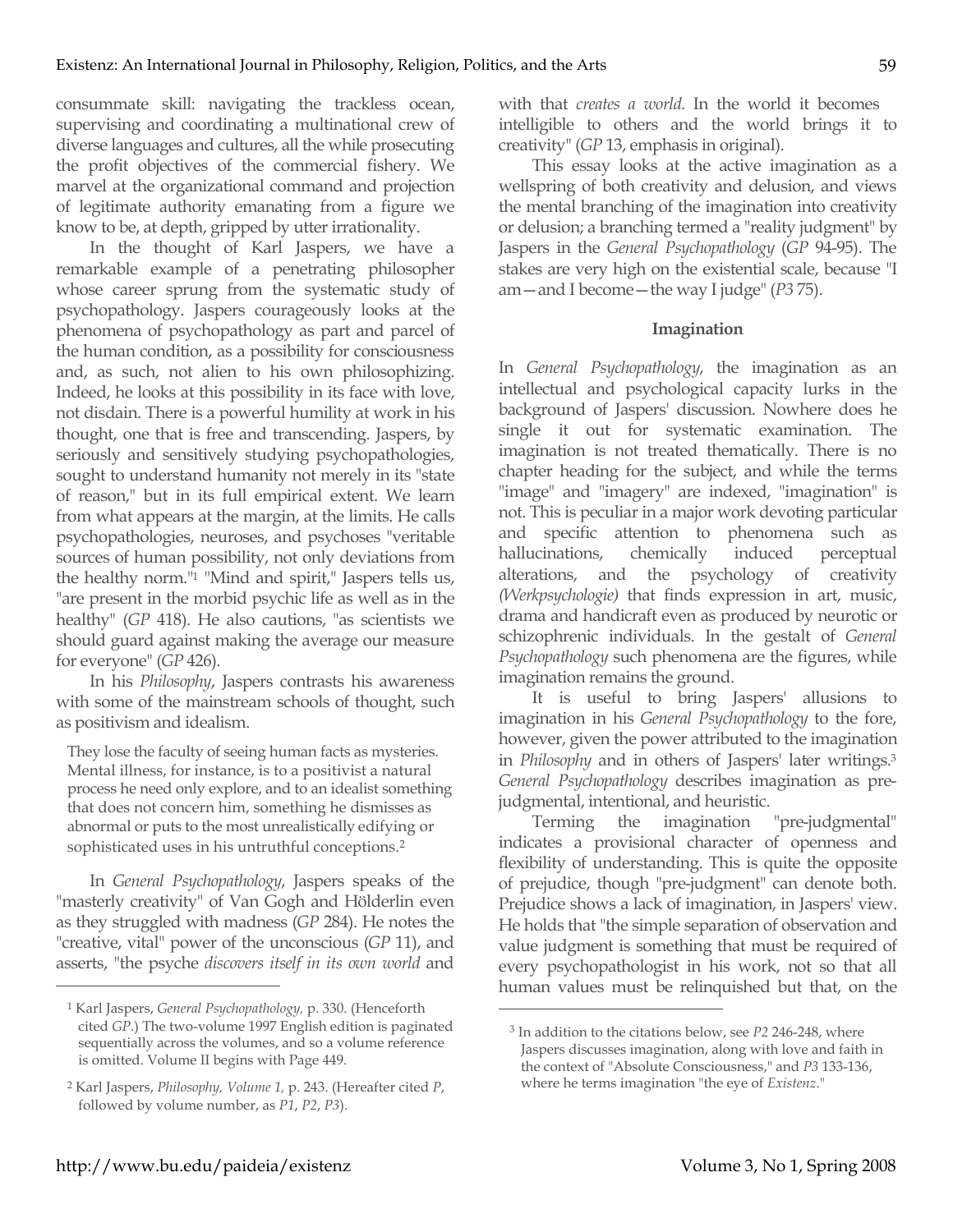contrary, we shall possess truer, clearer, and profounder values the more we observe before we judge" (*GP* 15).

The pre-judgmental character of the imagination is not a flight of fantasy, either, but helps establish an arena where therapist and patient can meet. It is incumbent upon the doctor to maintain awareness of the open and tentative nature of the activity, bearing a professional responsibility to connect with objective, meaningful phenomena. "Our psychological imagination—a most desirable precondition in psychopathology—continually designs for us what seem to be convincing patterns as such, yet in the face of psychological reality these are no more than hypotheses that need to be tested" (*GP* 356).

Not to trivialize the notion, but the familiar exercise of group brainstorming captures something of the prejudgmental nature of the imagination. In brainstorming sessions, participants are encouraged to propose ideas in an unfiltered or uncensored way. The golden rule for brainstorming facilitators is defer judgment, that all ideas get to be heard and criticizing or belittling any idea is out-of-bounds for the duration of the exercise. Of course, once the large and messy list of spontaneous thoughts is generated, there is plenty of time for most groups to exercise critical thinking. The imagination is pre-judgmental in this way: imagination is not bound by constraints imposed by prior categorization.

The recognition that consciousness is intentional is at the heart of all phenomenology. The ineradicable link between knowing subject and known object—you can't have one without the other—has been a touchstone of philosophizing over the centuries. Thomas Aquinas is credited with initially developing the concept,<sup>4</sup> and it was Aquinas who brought forward the understanding that the imagination (or *phantasm*) first generalized and abstracted over multiple experiences and in consciousness developed a level of awareness that was other than the original sensory input. This was first intentionality, a level of awareness shared with animals, in Aquinas' view. Second intentionality, however, was a particularly human consciousness, selfreflective in appropriating the act of understanding. It is this tradition that Jaspers alludes to when he states, "Today the study of the psychology of Thomas Aquinas is still rewarding… The *power of imagination* steers our

4 See, for example, Walter J. Freeman, "Neurodynamics and Causality," *Journal of Consciousness Studies 6:* Nov/Dec. 1999, pp. 143-172.

impressions and reproduces them in image and fantasy" (GP 224).

Jaspers is quite explicit in *Philosophy* about the fundamental nature of intentionality. Consciousness is intended—directed or aimed at its object—in imagination as in other modes of thinking. Like other thinkers in the phenomenological and existentialist school, Jaspers stresses that consciousness differs radically from things in the world. "To be conscious is not to be the way a thing is" (*GP* 224). He follows Husserl in understanding that consciousness constitutes its object, playing an active role, not merely a conforming one (*adequatio intellectus et rei*, in the neoscholastic formula). Jaspers often notes in *General Psychopathology* that consciousness can find itself in an uncanny, uncomfortable position as it reaches out, or intends, toward an object only to find vagueness in its content. Other existentialists, notably Sartre, describe consciousness in the grip of vertigo or nausea as it experiences itself as no-thing in a world of things. Jaspers knows and describes a similar experience.<sup>5</sup>

That intentionality hints of a relation to the world in which the object is indeterminate is unsettling enough.6 In perception, Jaspers' contemporaries understood, we have "the consciousness of particular material things present to sense."7 But, in imagination, intentionality is even more problematic: imagination intends an object that is not there.

Upon reflection, this capacity is rather remarkable. More than that, since imagination is pre-judgmental we cannot tell—at least initially—whether what is intended is even possible, and if it is possible how probable it might be, and what the stance of consciousness might be vis-à-vis its imagined object. Jaspers notes in this regard, "conceptual reality carries conviction only if a kind of presence is experienced." He cites the wellknown observation of Kant that it is impossible to distinguish 100 imaginary dollars from 100 real dollars

 $\overline{a}$ 

<sup>5 &</sup>quot;Vertigo is thus an origin of philosophizing," Jaspers says in his chapter on "Absolute Consciousness" in *P2* 231.

<sup>6</sup> And that this was a fundamental feature of the physical world was being increasingly posited by discoveries in theoretical physics by the generation of Einstein, Heisenberg, Bohr, and Dirac.

<sup>7</sup> William James, *The Principles of Psychology, Volume 2* (New York, NY: Dover Publications, 1980), p. 76. This was James' famous long course, and several citations in *General Psychopathology* demonstrate Jaspers' familiarity with James' work.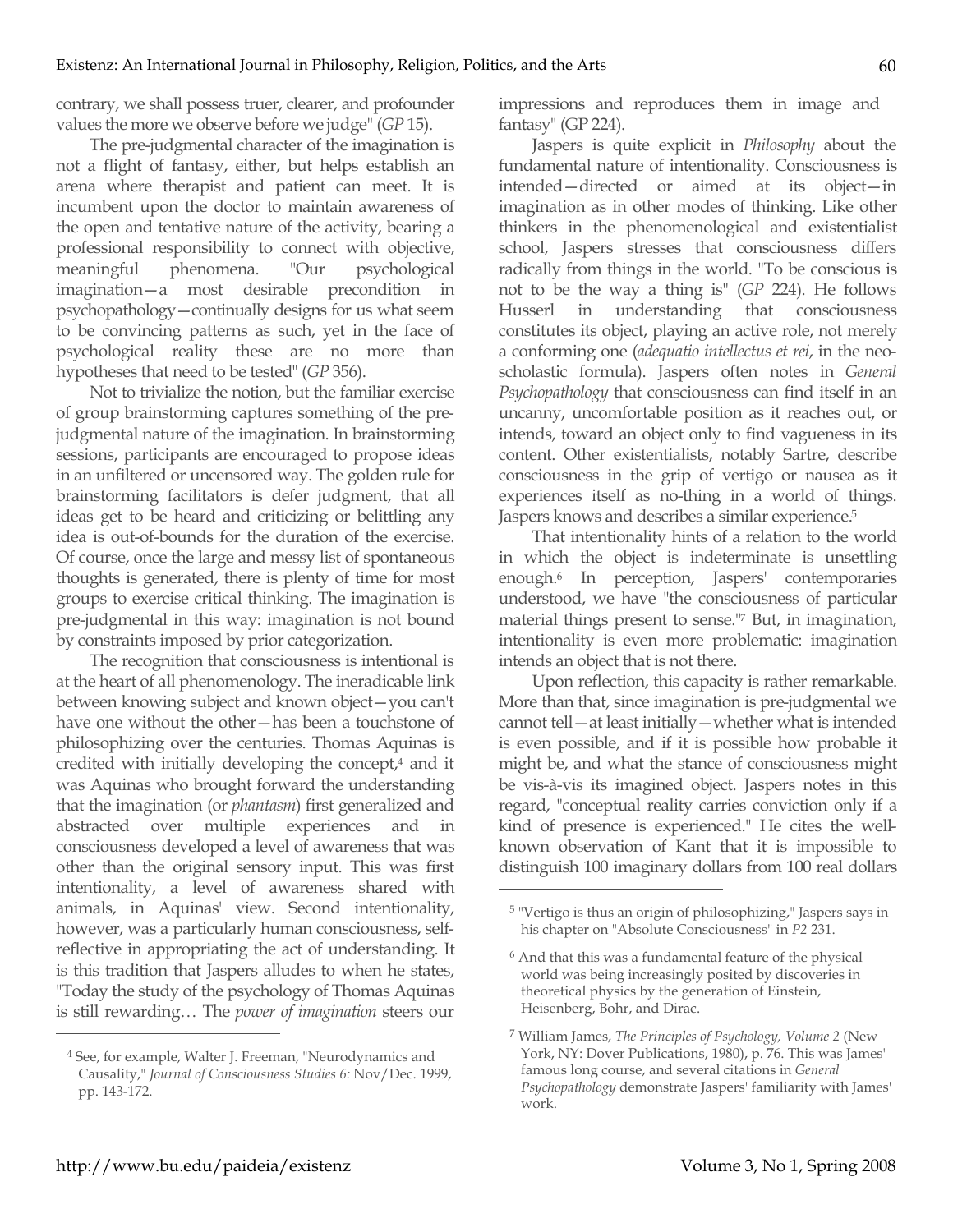as far as the concept goes (Wall Street financial speculators might need to re-learn this lesson)—only in practice that we can tell them apart (*GP* 92-94).

But, as any entrepreneur will testify, it is unlikely that a person will secure 100 real dollars unless he has first intended them in the imagination. Imagination has a heuristic function. Running ahead of reason, it can break new pathways for thinking. Jaspers links this with the specific incompleteness or indeterminacy of consciousness. To be conscious is to be unfinished, and not at all predestined to any final form. We are, in other words, free and, if incomplete because of that freedom, we are incomplete "pregnant with the future." If beset by chance and risk, and subject to mistakes, Jaspers reminds us of our human capacity to "imaginatively anticipate events and brighten the way with genuine, fantastic and utopian goals" (*GP* 761).

To offer simple examples from two domains of activity:

- Politically, the imagination can function prejudgmentally in what President George H. W. Bush termed "the vision thing." We can entertain any number of actions, and link them to desired outcomes. Our political consciousness can certainly intend the envisioned object and, in so doing, initiate a drive toward an altered future. As a heuristic tool, it is unquestionably useful but, like the utopia of Plato's *Republic*, there is no implication of immediate—or even eventual—accessibility to that envisioned future.
- In economic modeling, we mathematicize relationships, but must imagine assumptions about the future. To truly learn, we must first "let the model run" without intervention, lest we lapse from the open-minded suspension of judgment into simple (but corrupting) prejudice. Our object is to find the embedded, but still implicit, tendencies in the equation structure, which we intend as a model of the economic world. If the researcher is honest, he acknowledges that every model generates a systematic outcome, subject to unpredictable idiosyncratic differences, expressed by the error terms in the equations. Seeing the predicted outcomes, we are then very aware that we have an approximate, and alterable, future laid before us.

Similar applications could, naturally, be multiplied.

## **Creativity**

Imagination serves creativity as its font of material, and as an engine of intellectual energy. Creativity requires more, though—shape, discipline, skill—and ultimately is recognized for its realization in output. Thomas Edison famously remarked, "Genius is one per cent inspiration, ninety-nine per cent perspiration."8 Creation is joyful work, but it is hard work, too. In the vitality of imaginative thought, we enjoy the free-form play of "what if" and "why not." But the world humans live in is not a boundless fantasyland. In politics and in economics, in the hard and the social sciences, and even in philosophy, there are what-ifs that do not pass the test of possibility. There are also affirmative answers to the question, "why not." Creativity recognizes and exploits the open space existing within the horizon of the possible. Jaspers fully understands such a test channeling imagination toward creative, rather than delusional, pursuits.9

The marks of creativity may be said to be newness, communication, and fecundity. Creativity is rightly held in awe, as tapping a deep mystery in bringing forth something new into the world, differing from invention in bringing the new about in some sense *ex nihilo*. We understand creation to be more than simply discovery, as elating and important as true discovery may be.10 In discovery we reveal something already there but previously hidden. It is, at root, addition by subtraction: dis-covering, unwrapping the gift, the

<sup>8</sup> Unlike many quotations attributed to renowned individuals, this one is reported in print by M. A. Rosanoff, "Edison in His Laboratory," p. 406, *Harpers Magazine* (Vol. 165, September 1932, pp. 402-417).

<sup>9</sup> Jaspers, though eschewing the radical reduction of positivism, resolutely returns to the empirical conditions presented by our world even when considering the intellectual sciences: "To grasp the role of factors alien to the spirit, of all of nature and of all that comprises and rules the mind in ways analogous to nature, is just a condition of knowing the mental reality that remains original and specific although its existence rests wholly on other existence. A further example is the dependence of intellectual creativity on psychological causal factors—in the extreme case, on psychopathological processes" (*P1* 212).

<sup>10</sup> The late Librarian of Congress, Daniel J. Boorstin, published a pair of excellent books based on his awareness of the distinction: *The Discoverers* (New York, NY: Vintage Books, 1983) and *The Creators* (New York, NY: Vintage Books, 1992). The latter is subtitled "A History of the Heroes of the Imagination."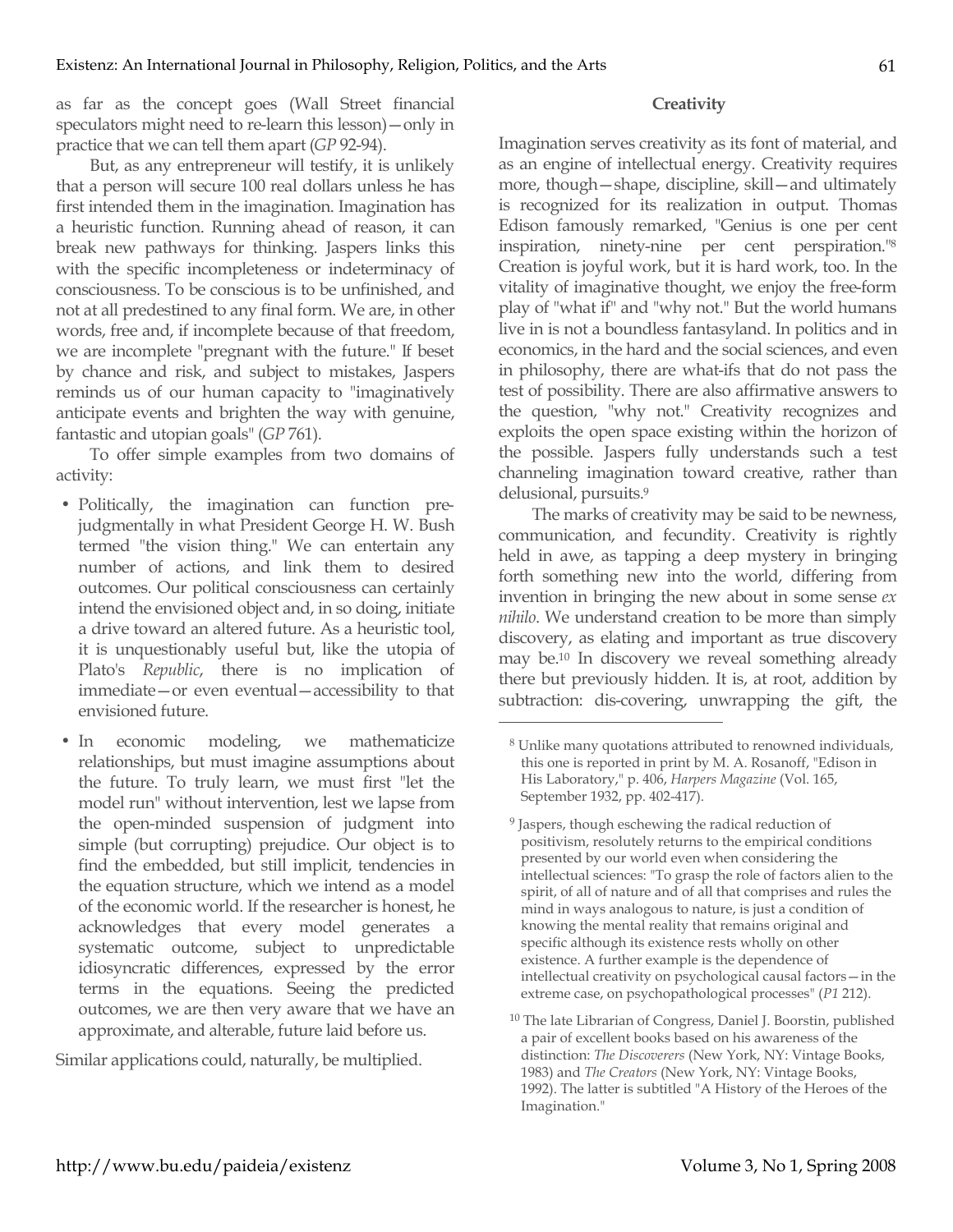given, the present, what is presented.11 Jaspers, however, is sounding in deeper waters. He speaks of the unconscious as "a *power*, an *original source* … a *creative, vital* element; a haven, shelter, *first cause* and *final end*" (*GP* 11).12 Early in *General Psychopathology* Jaspers tells us, "human beings are creators of culture, they develop beliefs and moral standards and constantly transcend their own empirical human self, which is the only self that scientific research can recognize and grasp" (*GP* 8).

In her doctoral dissertation,<sup>13</sup> written under Jaspers' supervision, Hannah Arendt made frequent allusion to St. Augustine's observation that human beings brought originality into the world: *initium ut esset, homo creatus est* (in order that there might be a beginning, man was created).14 Jaspers himself stated in *General Psychopathology* that Augustine first elaborated psychological understanding for Western thought, named Augustine as one of six thinkers most important for understanding human nature, and prescribed a study of Augustine for any therapist seeking the most profound insights into how culture and personality combine in establishing psychological standards (*GP* 315, 756, 821).

A great window into the soul was opened in the *Confessions* when Augustine wrote, *quaestio mihi factus* 

 $\overline{a}$ 

<sup>13</sup> *Love and St. Augustine* (Chicago: University of Chicago Press, 1996), tr. Joanna Vechiarelli Scott and Judith Chelius Stark. Dissertation original copyright by Julius Springer (1929).

*sum* (I have become a question for myself).15 This singular notion, that the human being upon reflection finds himself an unfathomable mystery, is at once liberating and vertiginous. It is liberating to realize that facticity—in the sense of social, cultural, economic, or even genetic determinants—fail to define the person. Neither does supernatural or preternatural force, whether the Fates, the stars, or divine predestination.16 Modernity, in truth, springs from this realization: that over against all such influences stands the radical freedom of the will—*de libero arbitrio voluntatis*, as the title of Augustine's treatise has it—which can spontaneously introduce a novel series of events into the world. The power of choice is also a dizzying realization for us. In acknowledging that human activity is not simply a calculus of efficient causality or a rationalizing of means and ends, we glimpse that we utter the divine word of Genesis—*fiat*—making an *initium*, acting as an origin (αρχη) in the sublunary world. The awesome power emerging from human freedom—and its attendant responsibility—distinguishes human creativity from mere fabrication.

Selection—spontaneous choice—is essential in the move from the font of imagination to the creative act. Composers must select notes and designate instruments. Authors must specify the age, sex, and cultural background of their characters. Painters need to choose colors, the medium in which to work, the style of brushstroke with which to convey their vision. And while, with rare exceptions, these creators will work within a recognizable tradition that provides a vocabulary and grammar and facilitates interpretation, the very newness of their work serves as a threshold

<sup>11</sup> For a provocative exploration of dis-covering as a fundamental exegesis of the pre-Socratic understanding of truth, see Heidegger's *Early Greek Thinking* (San Francisco: Harper & Row, 1975), especially Chapter 4, "Aletheia," pp. 102-123.

<sup>12</sup> Emphasis is taken from Jaspers' text. Jaspers, naturally, must be fully cognizant of the metaphysical resonances in this formulation, with its cosmological and teleological overtones.

<sup>14</sup> *City of God,* Book XII, 20. Arendt, in her book of political essays *Between Past and Future* (New York, NY: Penguin Books, 1977) says, "Man does not possess freedom so much as he, or better his coming into the world, is equated with the appearance of freedom in the universe; man is free because he is a beginning and was so created after the universe had come into existence… Because he *is* a beginning, man can begin: to be human and to be free are one and the same. God created man in order to introduce into the world the faculty of beginning: freedom." (p. 167). Augustine's dictum occurs in his discussion of breaking through the fixity of cyclical time.

<sup>15</sup> *Confessions, Book X, 33.* Jaspers appreciated the unsettling but powerful role of questioning in all philosophizing. "Questioning is the crisis, the act that detaches me from an existence in which I knew my world as a matter of course, without reflection upon it. Questioning awakes me from merely living in the world to the *cognitive existence seeking an imaginary point outside the world*, a point from which all there might be faced as word that can be known in generally valid fashion… Instead of merely living in my world, I begin to explore it. This *critical turn to original curiosity* is a fountainhead of philosophizing" (*P1* 108-109, emphasis in original).

<sup>16 &</sup>quot;Man carries uncertainty within him. He is not predestined to any absolutely final form of life and therefore is beset with chance and risk; he makes mistakes, his instincts are few, he is as it were 'sick,' at the mercy of a free choice which has to be made by him." (*GP* 761)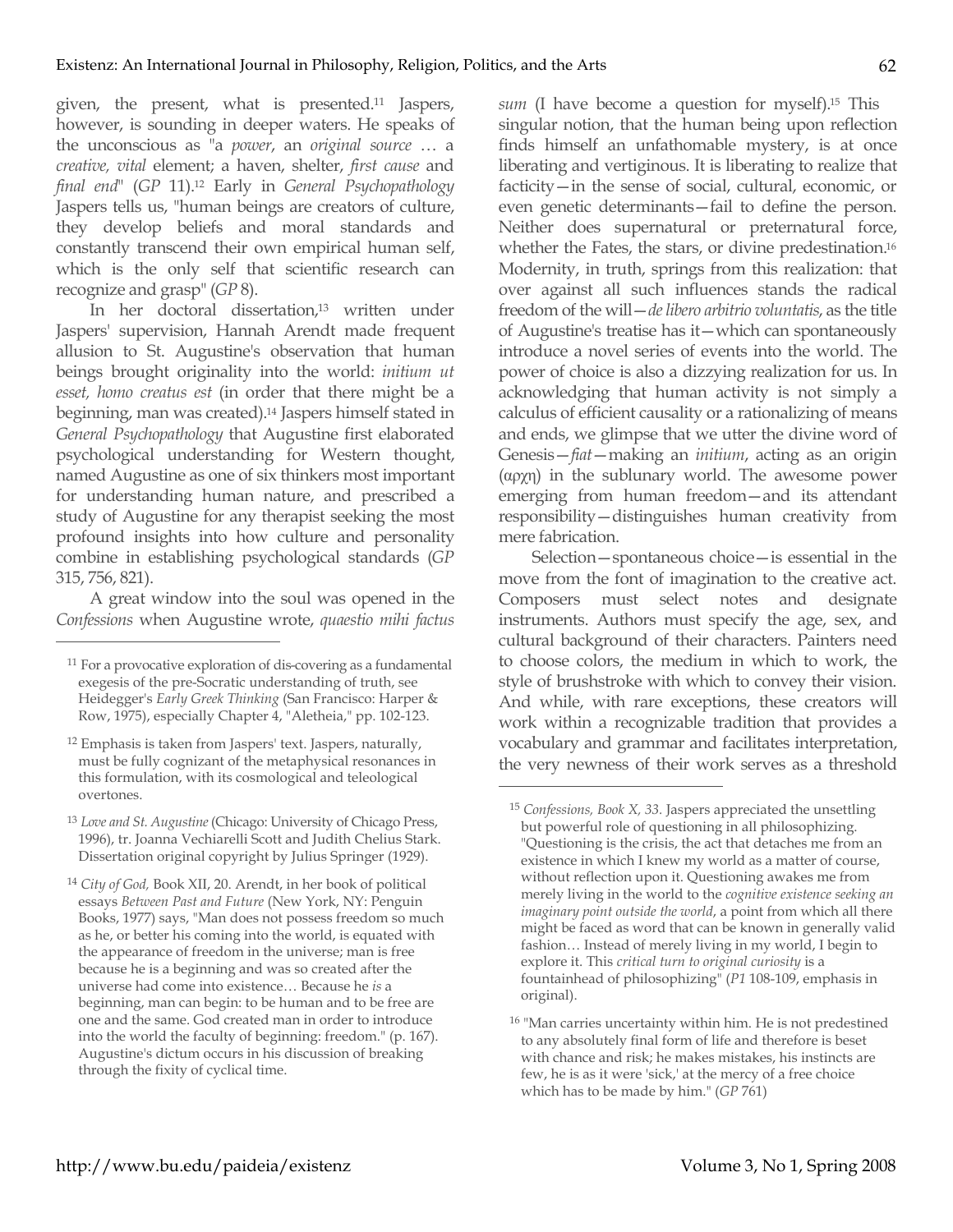requirement for its appreciation. It is a damning review that notes that an artwork is derivative, imitative, or unoriginal. Skill is, without question, required in the execution—but that is artisanal τεχνη, not creative ποιησις.

Creativity is also expected to be expressive of the creator. As the imagination bears the mark of intentionality, so the embodied product of the imagination displays the mark of its origin—the artist. If you want to know who Shakespeare is, it is better to read the plays and sonnets than to run through the biography shelf. For Van Gogh, look at the paintings, not the curatorial notes. For Mozart, listen to the Köchel catalog and ignore *Amadeus*.

Creativity flows from *Existenz*, as from an origin. Mental originality, Jaspers tells us, is "anchored in Existenz" (*P1* 213). In *General Pyschopathology's* section devoted to "The Psychology of Creativity" *(Werkpsychologie)*, Jaspers begins his discussion with the observation that "psychic life is perpetually engaged in the process of making itself objective. It externalizes itself through the drive to activity, the drive to express, to represent and communicate" (*GP* 287). Understanding, even if internal, is not private, in principle.17 It has to be communicable if it is to be true.18

So "the possibility of communication comes from a creative faculty" (*P1* 329), but is fulfilled only when such communication touches another *Existenz*, when it is—in Jaspers' term—adopted by another. In art and in philosophy, there are three elements: creation, the created work, and adoption (*P1* 327). "What we seek in philosophizing, if an artist's work has struck our own Existenz, is to commit ourselves in communication with the roots of his creativity" (*P1* 335). In creative matters, privacy is privation. Humanity, *initium ut esset*, exists only through the "community of mutually conscious understandings" (*RE* 77). What is new, from our origin, is not just the created object but also the possibility of the community of understanding.

This can happen, but does not happen necessarily. For there is no impinging upon the freedom of another potential *Existenz*. Thus the creator must live with "the

pain of discontent," a "state of existential unrest," as the truthful expression of one's own creativity reaches out but "will kindle only the man who bears the spark in himself" (*P1* 289-290, 330). In this existential communication, we know that "the truth of creative ability… lies in its service to the Existenz that unfolds by virtue of creation" (*P1* 329). Force and coercion are counter-productive—indeed, absurd—in the realm of freedom. The imposition of freedom is an oxymoron.

Yet creativity, in its expression, yearns to have an effect. It is fulfilled not by its repercussions, but by its evocations. The creative act wants a response, not merely consequences. The notion of productivity, the multiplying effects of a process input, misses the creative dynamic. More exactly, creativity is marked by its fecundity.

Creativity inspires further creation—marked also as original, and as communicative. Picasso's works stimulated impressive responses from American artists including Jasper Johns, William DeKooning, Arshile Gorky, and Roy Lichtenstein.19 The distinctly American musical form of jazz grew out of the blues, Dixieland, and West African influences, popularized by artists such as Duke Ellington and Louis Armstrong, was adopted (and adapted) by George Gershwin into symphonic and operatic genres, as also in the compositions of Leonard Bernstein. In another thread, it influenced popular music as hot jazz inspired performers such as Blood Sweat & Tears, and Santana. The ground broken by Walt Whitman branches into paths explored by T. S. Eliot and Ezra Pound, as well as by Jack Kerouac and Hunter Thompson.

Seen in this light, creativity is anything but safe and predictable. Like any other activity, it may degrade and Jaspers is aware of this. "Activity may decline from substantial into formalized activity—in other words, action may turn into doing without an idea; contemplation into passive, noncommittal observation; the creation of works into mere making, mere performance" (*P1* 197-198). But at its heart, creation is a potent eruption into the status quo. All neat, conventional schemata "will be shattered by the creative product of ideas whose substance expresses the presence of truth in ways we find more satisfying…

 $\overline{a}$ 

<sup>&</sup>lt;sup>17</sup> "The 'understood' attains empirical reality only so far as it is manifested in objective, meaningful phenomena of expression, action and creation" (*GP* 356).

<sup>18</sup> See Karl Jaspers, *Reason and Existenz* (New York, NY: Noonday Press, 1955), third lecture: "Truth As Communicability," pp. 77-106. [Henceforth quoted as *RE*]

<sup>19 &</sup>quot;Picasso and American Art" was the subject of a spectacular *2006*–2007 exhibit at New York's Whitney Museum of American Art, reviewed insightfully by Mark Stevens, "At the Bull's-Eye," in *New York*, Vol. 39, Issue 35, 10/9/2006, pp. 112-114.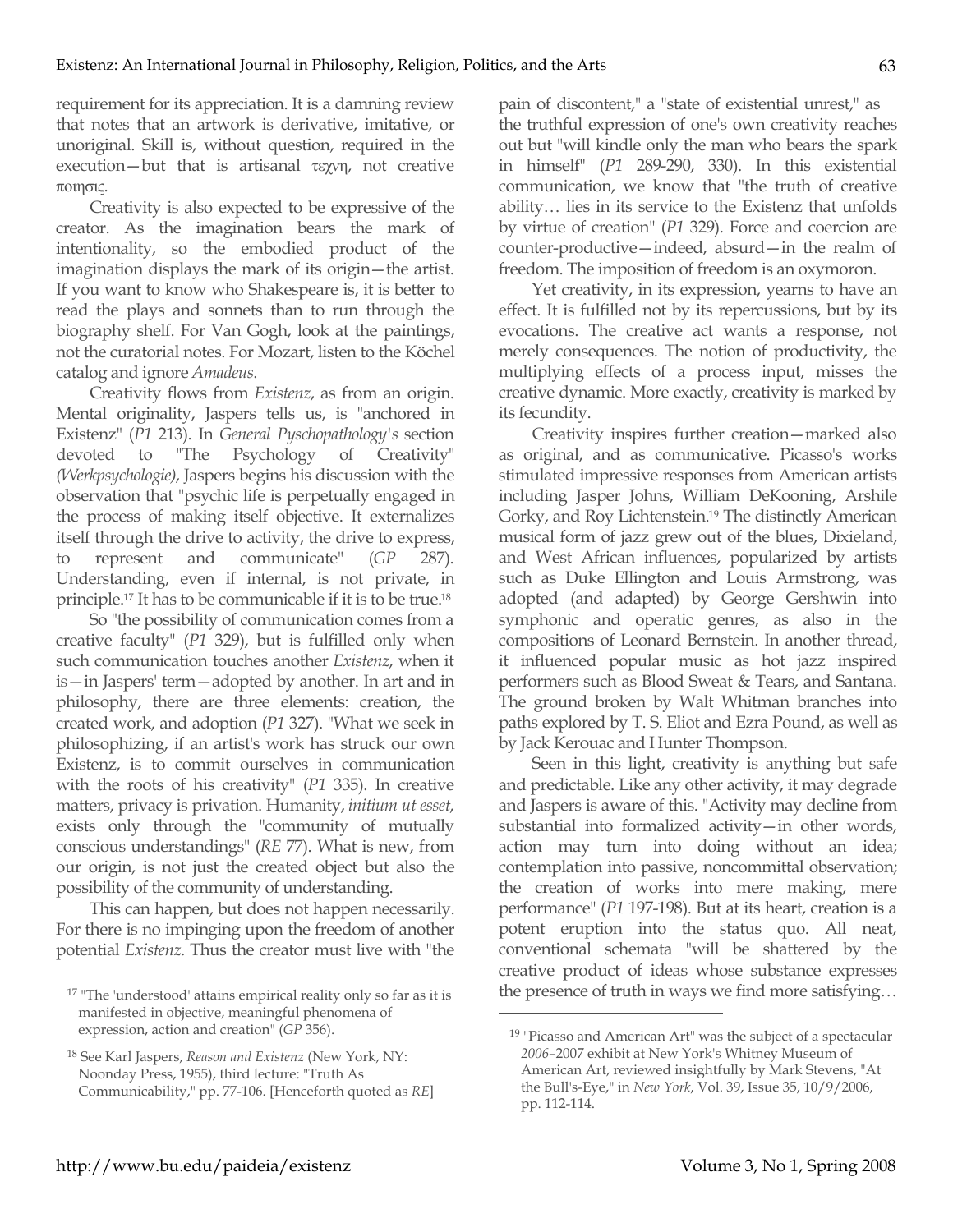Its carrier is Existenz, which breaks through any mode of entirety" (*P1* 200).

To carry forward the examples introduced in the previous section of this essay:

- Politically, the U.S. Founding Fathers couched their experiment as *novus ordo saeclorum*. 20 Currently, we find much enthusiasm around the idea of change and the appeal of the "new" resonates in Lincoln's "new birth of freedom," Roosevelt's "new deal," and Kennedy's "new frontier." That the foundational principles can be communicated and be fecund is clear from the spontaneous adoption of the U.S. Constitution as a model elsewhere in the world. The propagation of democracy by the projection of American power, though, has a rather sorry history of success.
- Economically, there is an all-too-easy blurring of creativity with invention. Innovation is frequently just the more effective recombination of inputs or the tweaking of products for some marginal improvement. Certainly, the passing of manufacture from craft to mass production commoditized and dehumanized work *per se* labor is hardly a creative expression of free *Existenz* in contemporary economies. Nevertheless, the potential for economic creativity cannot be peremptorily dismissed. Numerous authors, from Joseph Schumpeter<sup>21</sup> ("creative destruction") to Richard Florida22 (the "creative class") see creativity at work, at least to some observable extent, in the domain of economics. A stronger case might be made for the attributes of originality and fecundity, however, than for the evidence of existential communication in the economic realm.

Jaspers notes, in his discussion of worldview (*Weltanschauung*) in *General Psychopathology*, "an individual can become aware of his personal world in a systematic way. He makes a poem of it or a work of art; he may breed a philosophy or elaborate ideas about the universe" (*GP* 293). Springing from the imagination—prejudgmental, intentional, heuristic such systematic awareness may be truly creative: new, communicable, and fecund. Or it may be delusional.

## **Delusion**

A facile case might be made that the branching of delusion, as distinct from creativity, from the common font of the imagination is evident from delusion's failure to meet the standards of newness, communication, and fecundity. Such a contrast would be based on:

- The recurrent sameness of delusions, which over time and across cultures manifest themselves in a rather limited vocabulary: delusions of grandeur, persecution, diminished status, hypochondria, eroticism, and religion are the most typical examples (*GP* 412). While bearing the marks of the imaginative source, the psychopathologist can name the delusion, in part, because of its sameness to other cases in the taxa of abnormal mechanisms—novelty is, in fact, not a major hallmark of the deluded individual.
- While the contents of delusion—that which flows from the imagination of the sufferer—can certainly be articulated and discussed, they fail the truth-ascommunicability test. As the psychopathologist, or any other critical listener, discerns, the delusion certainly seems real to the sufferer. Still, the whole diagnosis of delusion stems from the conflict between reality as observed by others and the private ideation of the deluded person (*GP* 413). The delusion is, by common standards, simply false. As such, it cannot resonate as an authentic existential statement. This may largely be due to the delusion's power over the individual, a power that in its compulsive force grossly diminishes his own range of freedom.
- Although there are many instances of mass hysteria that might be cited as evidence of the spread of delusion, this is radically distinct from creative fecundity. Herd psychology, witch-hunts, Orwellian Group-Think, and cultural anti-Semitism are all examples of reduplicative dissemination of

<sup>20</sup> Discussed extensively by Arendt in *On Revolution* (New York, NY: Viking, 1963)*.* She observes that "the way the beginner starts whatever he intends to do lays down the law of action for those who have joined him in order to take part in the enterprise and bring about its accomplishment" (p. 214). And, "freedom is no more the automatic result of liberation than the new beginning is the automatic consequence of the end" (p. 206).

<sup>21</sup> *Capitalism, Socialism, and Democracy* (New York, NY: Harper & Row, 1950).

<sup>22</sup> *The Rise of the Creative Class* (New York, NY: Basic Books, 2002).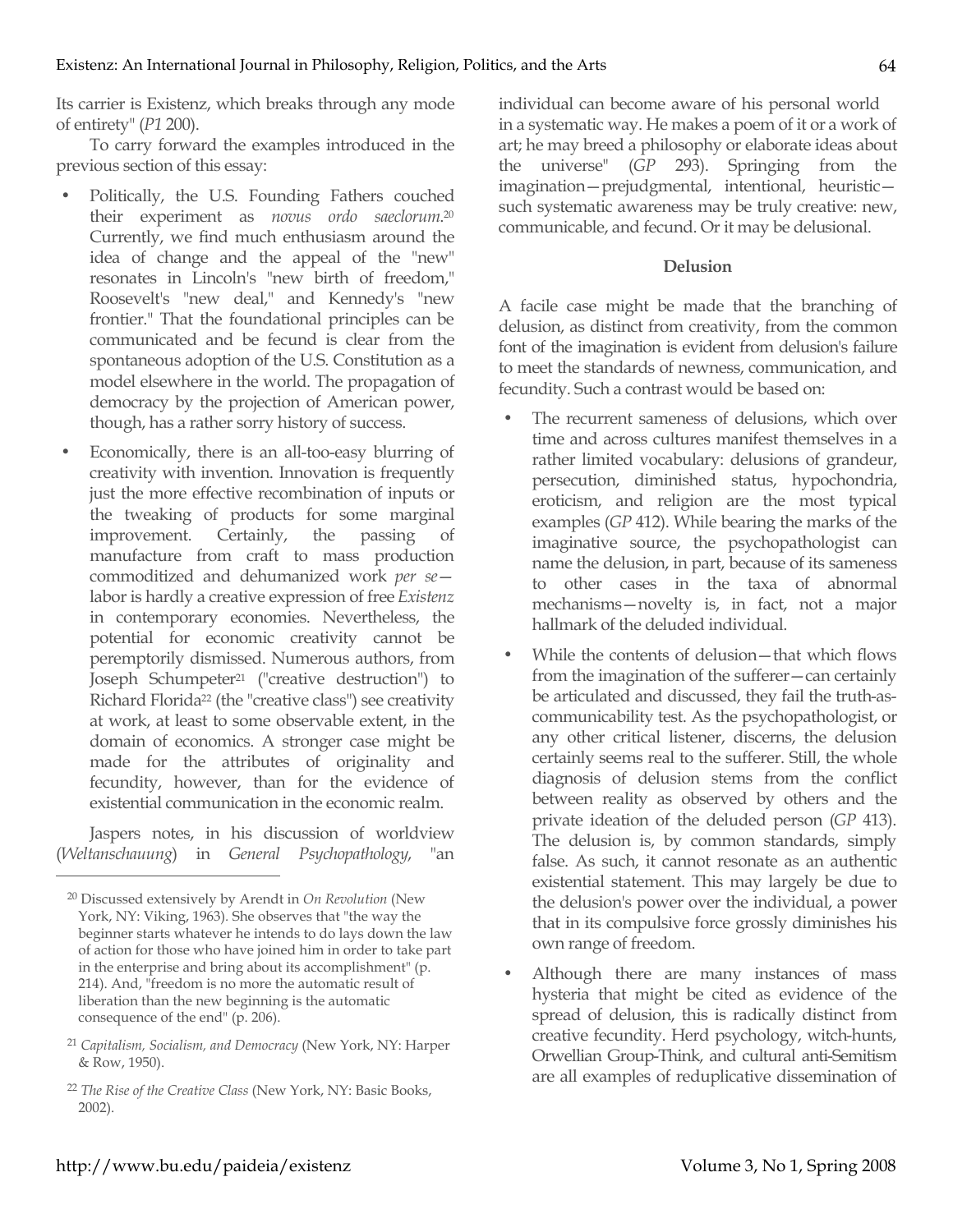a deluded idea. And certainly all have very realworld effects.23 Still, this must be recognized as very far from the phenomenon of fecundity—the stimulation of new creativity through the encounter with original creativity. Psychic epidemics are more like viral spread, or exponential cloning—the metastasis of the same abnormality across the population. And, because it ultimately fails the reality test, that spread becomes self-limiting—the opposite of the open-ended inspiration of the creative idea—though incalculable damage may be done before the delusion has run its course.

But delusion is more than imagination gone awry or creativity stillborn. Delusion is disease, and Jaspers names it clearly as such. 24 Delusion is the focus of two segments of *General Psychopathology*, "Abnormal Psychic Phenomena - §4 Delusion and Awareness of Reality" (*GP* 93-107) and "Abnormal Mechanisms - §5 Meaningful Content in the Psychoses" (*GP* 408-413).

Melville's Captain Ahab is an excellent, if fictional, case in point. His fixation on Moby Dick entailed a total transformation of his awareness of reality, an alteration of basic experience. Things are not what they appear to be, but take on some eerie, possibly metaphysical aspect—perhaps horrifying, perhaps transfixing. And, crucially, it all becomes personal—connected in the imagination to the deluded individual, even if a third party be unable to recognize any such connection.

That intangible malignity which has been since the beginning; to whose dominion even modern Christians ascribe one-half of the worlds…. [Ahab] deliriously transfer[red] its idea to the abhorred white whale… all evil, to crazy Ahab, were visibly personified and made practically unassailable in Moby Dick. He piled upon the whale's white hump the sum of all the general rage felt by his whole race from Adam down; and then, as if his chest had been a mortar, he burst his hot heart's shell upon it.25

 $\overline{a}$ 

Yet, throughout, there is clarity of consciousness that is all the more remarkable in the light of the delusion's grip. At the level of fact, and ordinary dayto-day operation, the deluded person may function effectively and have, to all appearances, as solid a command of information and operative intelligence as any healthy person. At the level of meaning and emotional depth, however, the situation changes. Phenomenologically, Jaspers says, "the delusional experience is always the same… the recognition of certain objects is linked with an experience totally different from normal. The mere thinking about things gives them a special reality" (*GP* 103).

The deluded person makes a mental reference that is unsupported in objective observation. That reference achieves significance for the sufferer, and actually establishes a framework of interpretation. Events, as they arise, may be adopted as evidence supporting the initial delusion and, by association and repetitive reference, come to reinforce its internal credibility. Internal consistency may indeed extend that credibility to third parties, unless they have independent access to the factual situation that gave rise to the delusion. Without such access, the claims of the deluded person may—until tested by further facts—make sense to an outside observer. However, danger signs may still be discerned, as the dominant delusion begins to motivate future perceptions, and the sufferer has a sense of a special reality or understanding available to him and not to others at large. Even if new evidence is presented to the sufferer, it is subject to reinterpretation and conformation to the fundamental delusion—it is now the attitude and personality of the sufferer that now controls the integration of information. "During the play of possibilities," Jaspers explains, "each individual content may perhaps be corrected, but not the attitude as a whole and once the delusional reality has become absolute, incorrigibility is also absolute" (*GP* 99-104, *passim*).

None of this suggests that the condition is irremediable, but underscores that an approach that simply identifies the source of a mistake, presents counter-evidence, and attempts a reasoned counterexplanation is unlikely to have much of an impact on the deluded sufferer. However, the weight of such evidence and reasoning, as well as events in the world, is likely to limit the circle of those taken in by the delusion, however persuasively and sincerely articulated. The delusion's communicability is limited by its ultimate lack of truthful foundation. Before such

<sup>23</sup> Jaspers discusses 'psychic epidemics' in *GP* at 408 and 735-737.

<sup>24 &</sup>quot;Since time immemorial delusion has been taken as the basic character of madness. To be mad was to be deluded and indeed what constitutes a delusion is one of the basic problems in psychopathology. To say simply that a delusion is a mistaken idea which is firmly held by the patient and which cannot be corrected gives only a superficial and incorrect answer to the problem." (*GP* 93)

<sup>25</sup> Herman Melville, *Moby Dick* (New York, NY: Bantam Books, 1967, first published 1851), p. 175.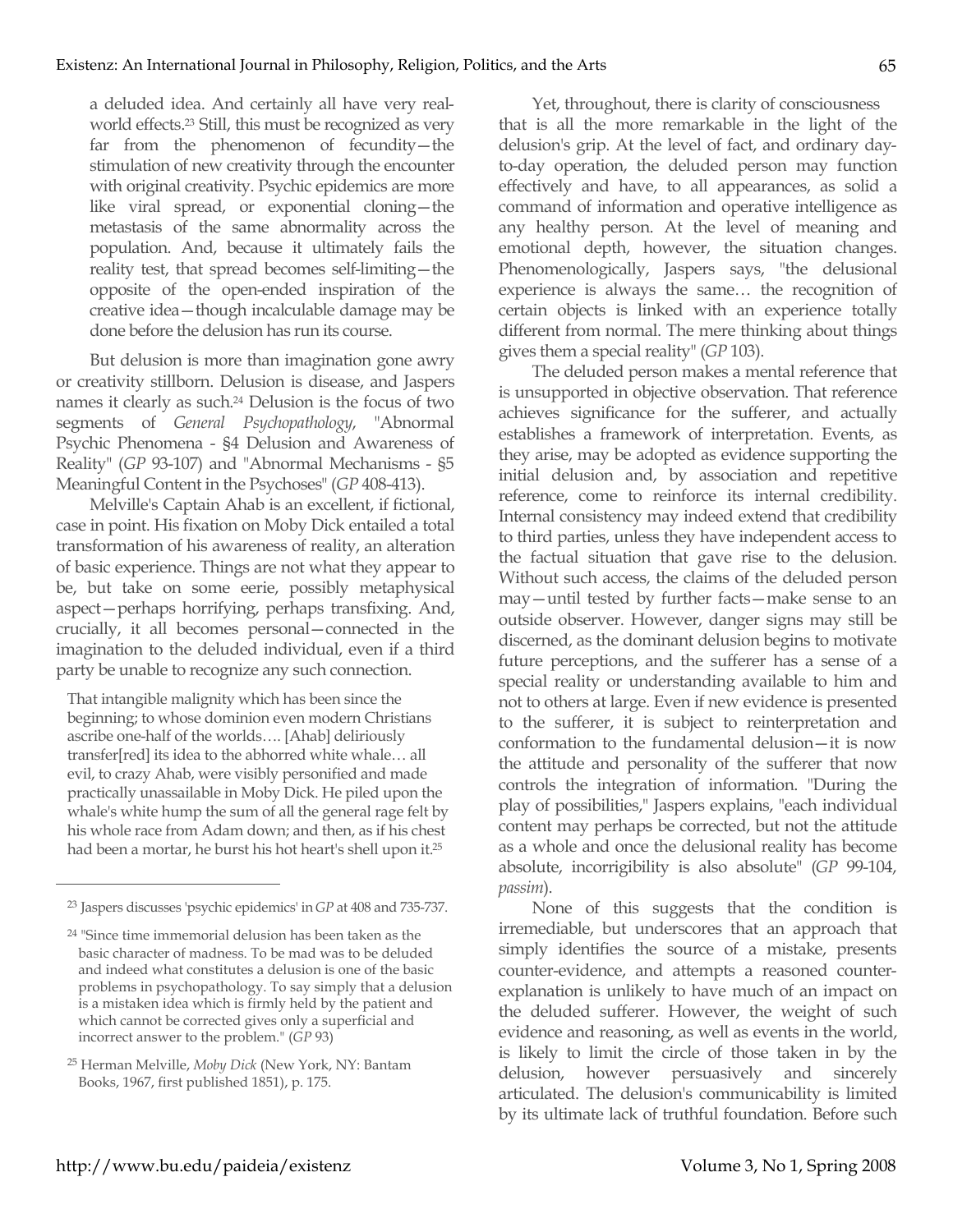limits are reached, though, immense consequences can be engendered, especially if the delusion is implanted in and propagated by political, economic, or other social-network systems.

- Barbara Tuchman's *The March of Folly26* ecounts numerous examples of disastrous political delusions wherein governments acted resolutely and stubbornly against their own self-interest. Folly, for Tuchman, indicated not just a mistake, but a course of action that (a) was seen as flawed by contemporaries (not just in hindsight); (b) was adopted even with a better course of action available; and (c) pursued over time despite mounting evidence of its futility. She selected four primary cases: the decision of the Trojans to bring the Trojan Horse inside the city walls, the blind and continuing provocation of the renaissance Popes in the face of the Protestant Reformation, the intransigence of the British government leading to the revolution in its American colonies, and the U.S. policy failures in Vietnam. It might be plausibly argued that the U.S. misadventure in Iraq meets Tuchman's specific criteria as folly as well as Jaspers' diagnostic criteria for delusion.
- In 1841, Charles Mackay published *Extraordinary Popular Delusions and the Madness of Crowds*. 27 Among other manias, Mackay recounts the Mississippi River scheme, in which bonds were sold amid great enthusiasm in London and Paris to investors speculating on the income to be generated from tax-farming in the New World, reputed to abound in precious metals. There was also the South Sea bubble, a financial stock scheme based upon two elements: the expectation of a profitable enterprise in transoceanic trading, and the conversion of its pricing basis from projected earnings to projected appreciation. An even more colorful pricing bubble occurred in the 17<sup>th</sup> century as the tulip's popularity soared and so did the willingness of traders to buy bulbs as commodity lots and engage in what would today be a kind of Futures Market in the prices of particularly attractive varieties. Although they might appear

utterly implausible in retrospect, such delusional economic schemes have much in common with more contemporary instances like the dot-com phenomenon and its putatively neweconomy business paradigm, or the more recent packaging of high-risk subprime residential mortgages into securities sold as collateralized debt obligations marketed as high-yield/low-risk instruments.

In all cases of delusion, Jaspers tells us, we have a "conflict between reality and the individual's own desires, between compelling demands and private wishes" (*GP* 413). Delusions are false judgments held with extraordinary conviction and subjective certainty, resistant to contrary experience and counter-argument, whose content is impossible—or at least not verifiable (*GP* 95-96). Though rooted in the pre-judgmental imagination, then, the branching point separating creativity from delusion may be seen as a question of judgment.

### **Judgment**

Unlike imagination, the term "judgment" does receive indexation in *General Psychopathology.* The majority of references appear in the above-cited sections devoted to delusion, and express Jaspers' view that delusion is a judgmental failure. Beyond this, Jaspers devotes a full section to "Thought and Judgment" in his chapter on "Objective Performances of Psychic Life (Performance-Psychology—*Leistungspsychologie*) (*GP* 194-198). A little further on in the text, in his discussion of intelligence, Jaspers notes the difference "between mere learning ability and intelligence proper (the capacity for judgment)" (*GP* 214). It is seen as a capacity to perform, to apply thinking as situations arise, to exhibit a "flair for the essential" (*GP* 215).

It is in *Philosophy*, though, and in such later works as *The Future of Mankind* (1961) that Jaspers offers his sharpest insights into judging as an elucidating possibility of *Existenz*. It is here that we find that Jaspers, an admirer and dedicated student of Kant,<sup>28</sup> moves beyond that giant of the Enlightenment and considers judgment in dimensions other than the

 $\overline{a}$ 

<sup>26</sup> Barbara Tuchman, *The March of Folly: From Troy to Vietnam* (New York, NY: Alfred A. Knopf, Inc., 1984).

<sup>27</sup> Now available in a contemporary edition by Harmony Books (New York, 1980).

<sup>28</sup> In *Way to Wisdom* (New Haven: Yale University Press, 1954) Jaspers extols Kant for his "vastness of conception and humanitarian feeling," and calls him "a personification of radiant reason; a noble man" (pp. 186-187).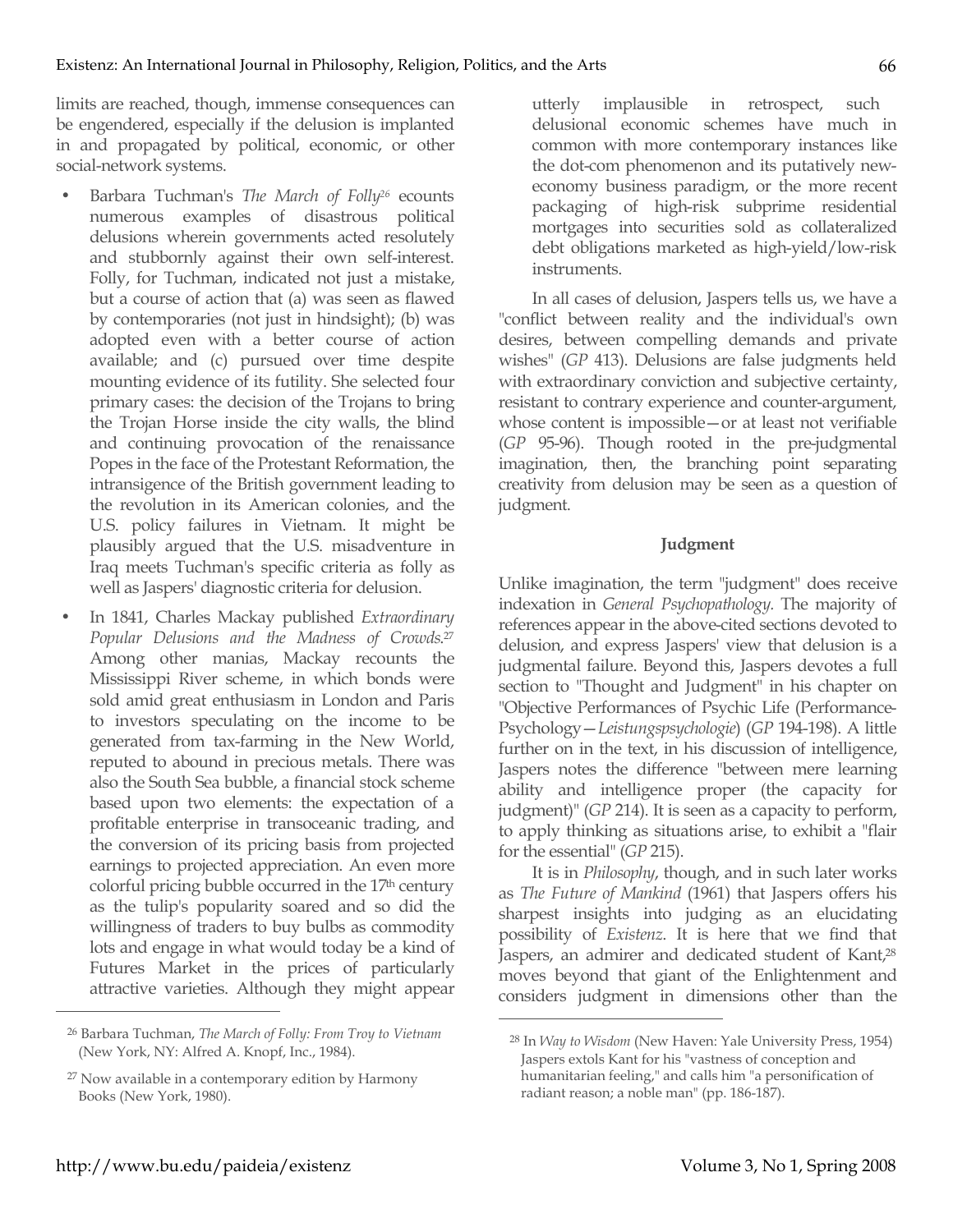familiar dyad of analytic and synthetic judgment, or even the twelve forms of judgment that correspond to the twelve categories.

Analytic judgments, of course, clarify what is already present in a concept as such, and are present in thinking apart from experience. As such, they add nothing new—and cannot be key to creative acts. Kant knew synthetic *a posteriori* judgments, as well: empirical judgments based on observation and perception, but he did not rest easily with such judgments, since they were as contingent as the fluctuating perceptions from which they flowed. His proposal that synthetic *a priori* judgments can be made, though, was a bold and controversial advance, one that reverberated through the 20<sup>th</sup> century (and, who knows, even into the current millennium). Synthetic *a priori* judgment, in Kant's view, grounds the knowledge of mathematics and the natural sciences, principles such as the law of cause and effect, or the conservation of matter, that—while not analytic—are nevertheless transcendentally necessary for intelligibility. The forms of judgment undergirding the categories<sup>29</sup> are similarly presupposed as givens if reliable knowledge is to be possible.30

Kant, to be sure, also considers aesthetic judgment, the subject of his third *Critique*. For Kant, a true Enlightenment figure, even questions of taste were questions of reason. "No representation of truth, fitness, beauty, or justice, and so forth, could come into our thoughts if we could not rise beyond Sense to higher faculties of cognition… We must include the Idea of a *communal* sense, i.e., of a faculty of judgment, which in its reflection takes account (*a priori*) of the mode of representation of all other men in thought."31 He links understanding to reason by means of judgment which, in Kantian terms, makes possible the transition from the realm of nature to the realm of freedom.

Judgment, in the Kantian context, is at root either logical (analytic) or epistemological (synthetic). In both cases, the essence of the question is the knowing subject, the self, and in this Kant is operating in the basic Cartesian universe where the separation of subject and object defines all fundamental problems of philosophy. Even the Kantian categorical imperative seeks to prescribe universal moral judgment on the basis of the subject, transcendentally conceived: "Act only according to that maxim whereby you can at the same time will that it should become a universal law."32 That is a maxim that begins with and is resident in the subject, the Self.

In *Responsibility and Judgment*, Hannah Arendt contrasts Kant with Machiavelli, for whom "the standard by which you judge is the world, and not the self and that is what makes [Machiavelli] so important for moral philosophy. He is more interested in Florence than in the salvation of his soul."33

Karl Jaspers, phenomenonologist and Existenzphilosopher as well as psychopathologist, is no longer a child of the Enlightenment. His treatment of judgment requires us to acknowledge that, "What is purely objective is as unexistential as that which is purely subjective… The threat to Existenz in existence is either isolation in sheer subjectivity or completion in mere matter" (*P2* 302-303). For all his acknowledged debt to Kant, Jaspers baldly states, "Quite another matter than Kant's transcendental construction of subjectivity as the condition of objectivity is the analysis of subjectivity in a historical-psychological contemplation of the *creative* human spirit" (*P2* 299, emphasis in original).

What might be proposed as the characteristics of judging, as an activity of *Existenz*? It is clearly not a calculus, moral or otherwise.34 Judgment arises in *Existenz* and, as such, is indissolubly tied to freedom, though this does not at all mean that it is random or free-floating. *Existenz* is born into the world and, Jaspers stresses, "an 'I' that cannot find its way back to

 $\overline{a}$ 

<sup>29</sup> As indicated in the *Critique of Pure Reason*, quantitative: universal, particular, individual; qualitative: affirmative, negative, infinite; relational: categoric, hypothetic, disjunctive; and modal: problematic, assertoric, apodictic.

<sup>30</sup> Jaspers' own presentation of this subject can be found in his first volume of *The Great Philosophers* (New York, NY: Harvest Books,1962), pp. 22-28 (section on Kant).

<sup>31</sup> Immanuel Kant, *Critique of Judgment* (Mineola, NY: Dover Philosophical Classics, 2005), see pp. 24-26 and 101-103.

<sup>32</sup> This is perhaps Kant's most famous dictum, from his *Groundwork of the Metaphysic of Morals*. The text cited is the translation of H. J. Paton (New York, NY: Harper Torchbooks, 1964), p. 88.

<sup>33</sup> Hannah Arendt, *Responsibility and Judgment* (New York, NY: Schocken Books, 2003), p. 80. From the 1965 – 1966 section "Some Questions of Moral Philosophy" (edited and with an introduction by Jerome Kohn).

<sup>&</sup>lt;sup>34</sup> One of the most insightful comments I have come across in my reading is this: "At the level of judgment, the finest computers fail." Terry Winograd and Fernando Flores, *Understanding Computers and Cognition: A New Foundation for Design* (Norwood, NY: Addison-Wesley, 1987), p. 98.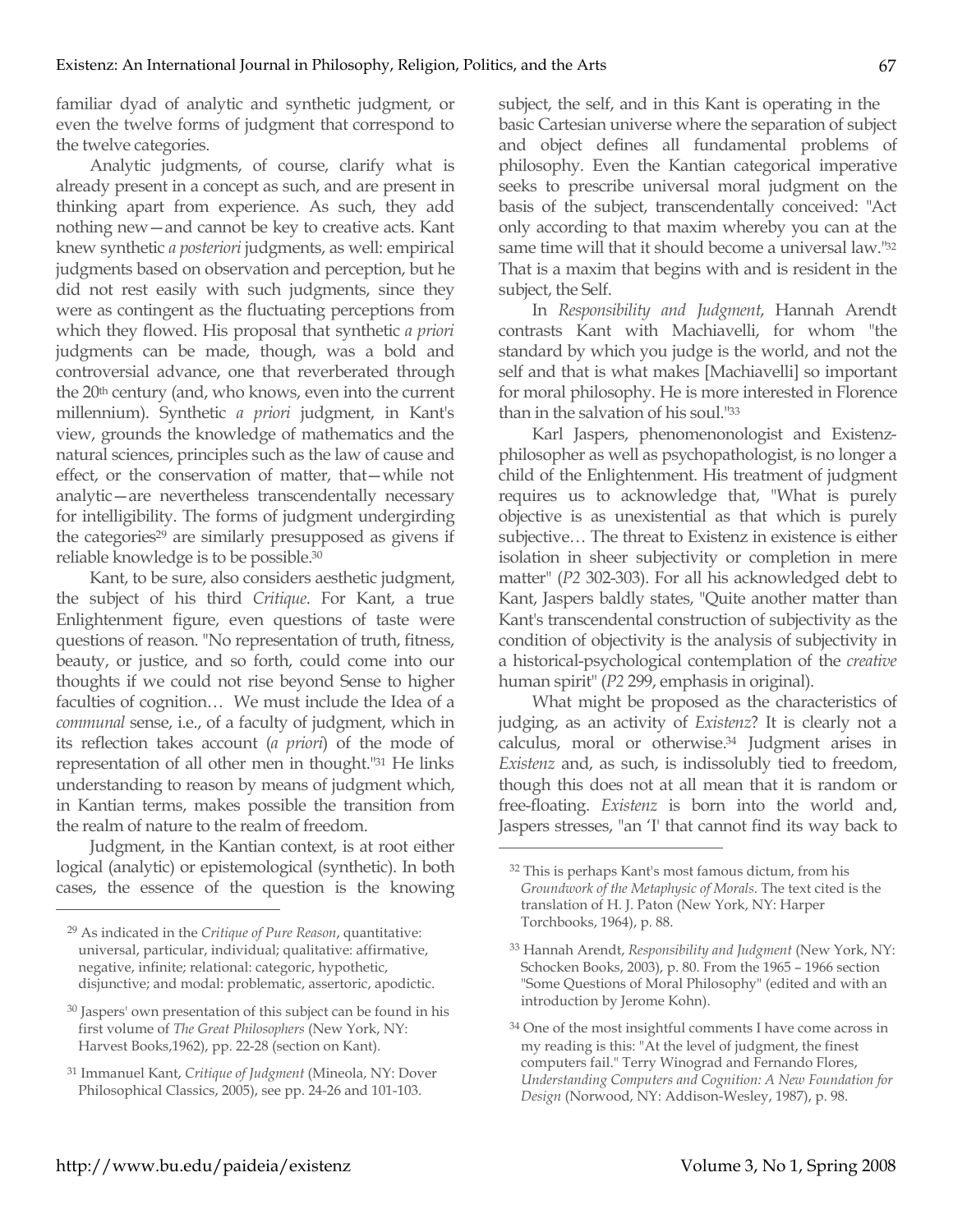the real outside world is an untrue abstraction" (*P2* 299). To elucidate judgment, in a way in which it is understandable to assert "I become the way I judge," three elements might be proposed: the hallmarks of *Existenz*' judging are open-mindedness, humility, and discernment.

Judging may be correct or incorrect: this much is implied by Jaspers' identification of delusion as belonging to the family of false judgments, and may arise from a healthy or disturbed psyche—hence not all errors of judgment can be termed delusional.35 Jaspers instructs us that it is the enveloping of the sufferer by his delusion, as a fixed idea, that constitutes the diseased judgment. Delusion "creates a new world for the deluded person… Patients behave as if the whole meaning of their life rested on this one idea and superficially they in no way differ in this from the great creative personalities who expend themselves on their own ends, but the difference lies in the extreme narrowness of idea and atmosphere of slavish confinement" (*GP* 196-197).

To be engaged open-mindedly with the world of experience is the best antidote to delusion, save only true communication with another possible *Existenz*. Judgment, to be sound, requires openness to evidence. Testing and surmounting my judgments is a signal attribute of a healthy personality: recognizing that individual judgments are "processive and not definitive; not [working] by subsumption but by original elucidation." Jaspers calls "untrue appraisals" those in which "my own being declines to that of a rigid observer presuming to be a judge," as though in our judgment we wield a jurist's gavel over the facts. What I judge concerns me. Therefore, a "true appraisal [is] potentially a loving struggle, never a mere determination."36

 $\overline{a}$ 

In his candidly political book, *The Future of Mankind*, Jaspers devotes an extensive chapter to the subject of reason. In that discussion he asserts,

Reason never terminates anything; it leads onward, into the motion that among men can become the singular and yet so simple cause of man being himself. The paradox of reason is to be open and to preserve freedom while binding itself so as to lead to a decision in the concrete historical moment… The realm of the spirit demands independence of judgment. (228)

Jaspers articulated this perspective already in *General Pyschopathology.* He recognized the tendency of theory to be reductionistic, in its search for parsimonious explanation. Nevertheless, he observed that "theories usually claim complete domination," citing the examples of Wernicke, Freud, and others. Against this tendency, Jaspers pointed out there needs to be an interchange between theory and fact, and that "research begins when something does not tally. The point of the theory is not to interpret or delimit what is already known but to allow the discovery of something new" (*GP* 547).

To adopt such a stance in the act of judgment requires humility. Perhaps no philosopher has treated the subjects of limits more directly and more extensively than Jaspers. In considering the patient suffering from psychopathology, he acknowledges that we reach a point where the diagnostician and therapist must resist the temptation to "extend understanding beyond the realm of the understandable." This is true, in Jaspers' perspective, for specific cases, respecting the limits presented by the individual sufferer (limits which Jaspers considers inadequately appreciated by positivism and idealism, for instance). As just noted, he also counseled modesty in the spinning out of theory and in applying theory to the diagnosis and treatment of individual sufferers.

Historical experience is informative and it teaches us that any psychopathology which is dominated by theorizing will quickly become dogmatic and sterile. Only a psychopathology which takes its starting point from an indomitable interest in the infinite variety of reality, in the richness of the subjective approach and the objective facts, the multiplicity of methods and the uniqueness of each, does justice to its task as a scientific discipline. (*GP* 549)

The scientist, as well as the sufferer from delusion and, indeed, each human being, is prone to error and false judgment. Jaspers humbly and candidly acknowledges this limitation. He tells us that our endeavor is fraught with ambiguity, yet draws us into

<sup>35 &</sup>quot;If incorrigible wrong judgments are termed 'delusion,' who will there be without delusion?" (*GP* 195)

<sup>36</sup> In my business career, I vividly recall a lesson taught me by a senior real estate appraiser. I had completed an analysis of a rather valuable piece of property, had performed the requisite calculations, and concluded to its market value. In my report, I wrote that I had determined the value to be XX millions of dollars. My superior told me, "The market determines the value; appraisers merely estimate the mind of the market." The market might or might not confirm my opinion—I should keep an open mind until it did! In my teaching, I have tried to encapsulate the importance of open-mindedness to my students by stressing in each course that, "there is no point in doing research unless you are willing to be surprised." Passages cited in paragraph in the body of the text are from *P3* 75-76.